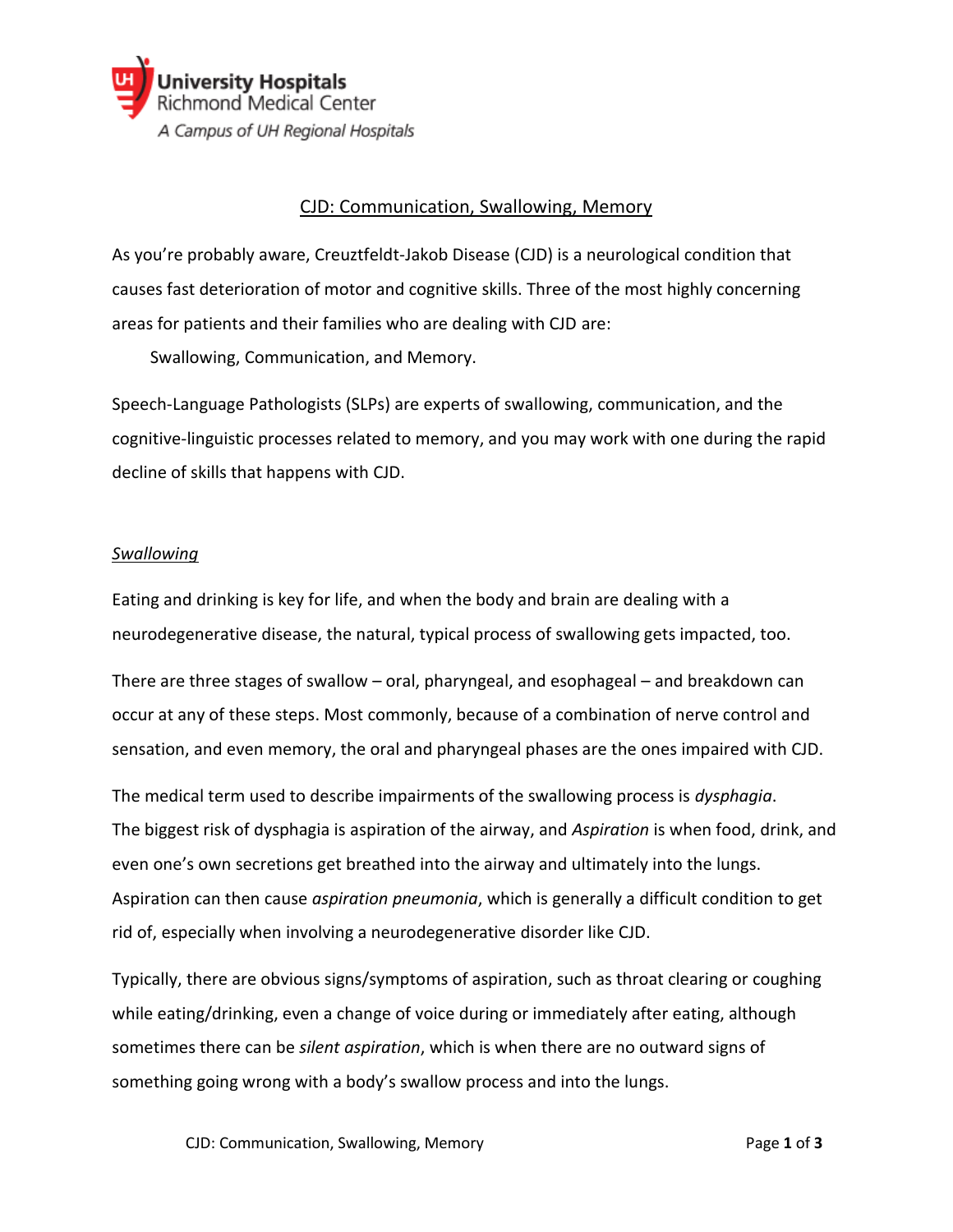

Because of all these considerations, your doctor and SLP may have you change your diet in ways to make it easier and safer to eat and drink. Food may be ground like meatloaf, or pureed like smooth mashed potatoes. Drinks may be thickened to give greater control over the liquid, possibly to a "mild" thickness (like tomato juice consistency – also called nectar-thick) or to a "moderately" thick consistency (like honey moves slowly off a spoon, also called honey-thick). You may also participate in a special swallowing study done in a radiology suite, called a Modified Barium Swallow, to help determine the safest consistencies for food and drink, and whether or not there's aspiration occurring.

## *Communication*

Speech and language are key methods of communication for all peoples, and in CJD, these are going to be negatively affected. Speech is the motor act of communicating, typically through the mouth to articulate words, called talking. Because of the CJD's impact upon the body and brain, talking will be affected, also, and speech can decline very quickly.

That said, a person with CJD can still communicate, but it's just going to be different than before. An SLP can help fit a patient with Alternative Augmentative Communication (AAC) – such as paper and pencil if handwriting isn't yet effected, or a paper communication board (can be homemade or found online). A more advanced (but often easier to use during the progression of disease) is a kind of AAC called a Speech-Generating Device (SGD). SGDs work with the tap of a button or even a person's eye gaze, and there are many apps available for computer devices, including tablets and smartphones. You're welcome to do your own research to find a good fit for an app or dedicated SGD, but oftentimes working with an experienced SLP will make things much easier on you and your family.